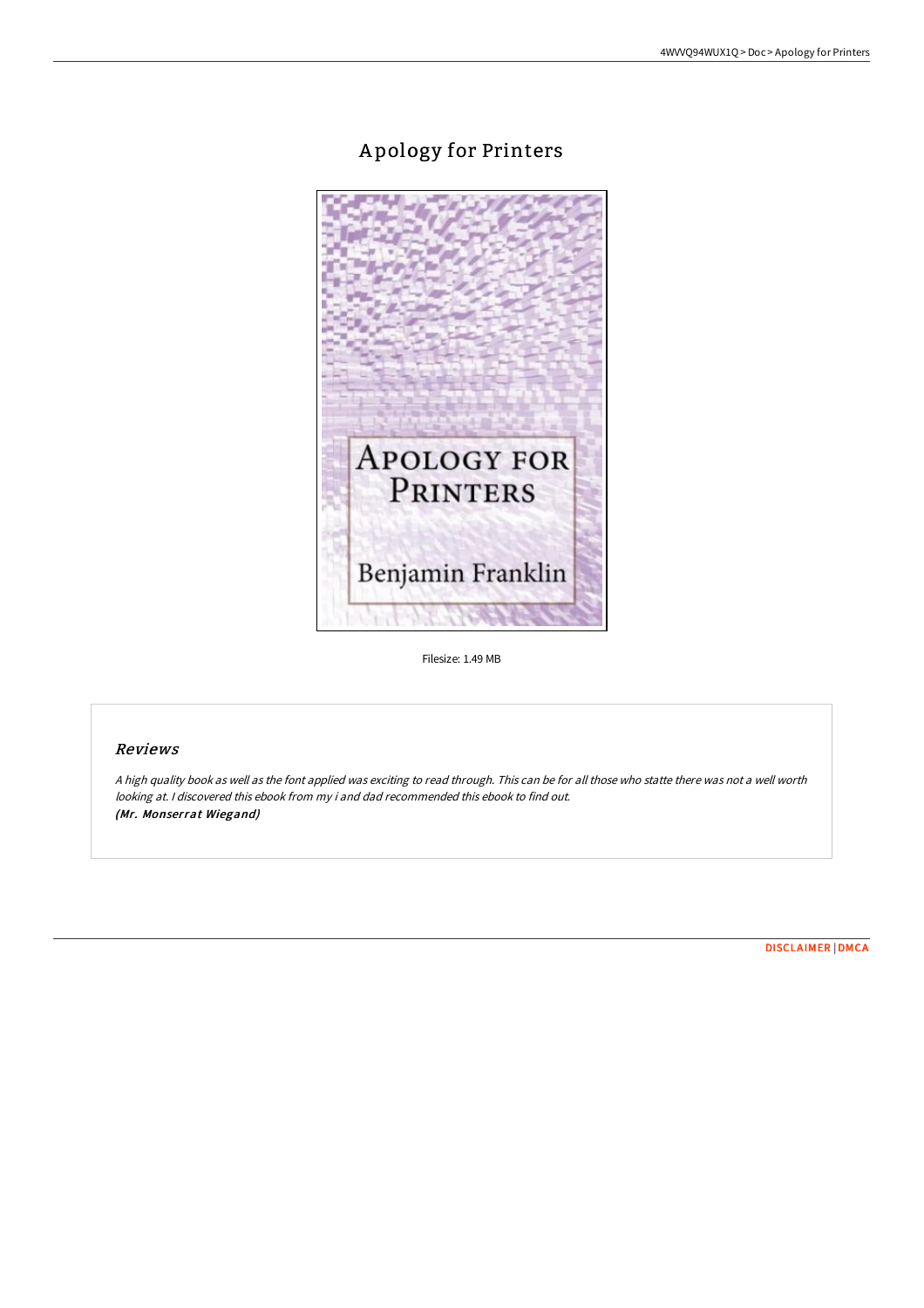#### APOLOGY FOR PRINTERS



Createspace, United States, 2014. Paperback. Book Condition: New. 198 x 129 mm. Language: English . Brand New Book \*\*\*\*\* Print on Demand \*\*\*\*\*.Benjamin Franklin (January 17, 1706 - April 17, 1790) was one of the Founding Fathers of the United States and in many ways was the First American. A world-renowned polymath, Franklin was a leading author, printer, political theorist, politician, postmaster, scientist, inventor, civic activist, statesman, and diplomat. As a scientist, he was a major figure in the American Enlightenment and the history of physics for his discoveries and theories regarding electricity. As an inventor, he is known for the lightning rod, bifocals, and the Franklin stove, among other inventions. He facilitated many civic organizations, including Philadelphia s fire department and a university. Franklin earned the title of The First American for his early and indefatigable campaigning for colonial unity; as an author and spokesman in London for several colonies, then as the first United States Ambassador to France, he exemplified the emerging American nation. Franklin was foundational in defining the American ethos as a marriage of the practical values of thrift, hard work, education, community spirit, self-governing institutions, and opposition to authoritarianism both political and religious, with the scientific and tolerant values of the Enlightenment. In the words of historian Henry Steele Commager, In a Franklin could be merged the virtues of Puritanism without its defects, the illumination of the Enlightenment without its heat. To Walter Isaacson, this makes Franklin the most accomplished American of his age and the most influential in inventing the type of society America would become.

⊕ Read [Apology](http://techno-pub.tech/apology-for-printers-paperback.html) for Printers Online  $\begin{tabular}{|c|c|} \hline \quad \quad & \quad \quad & \quad \quad \\ \hline \end{tabular}$ [Download](http://techno-pub.tech/apology-for-printers-paperback.html) PDF Apology for Printers